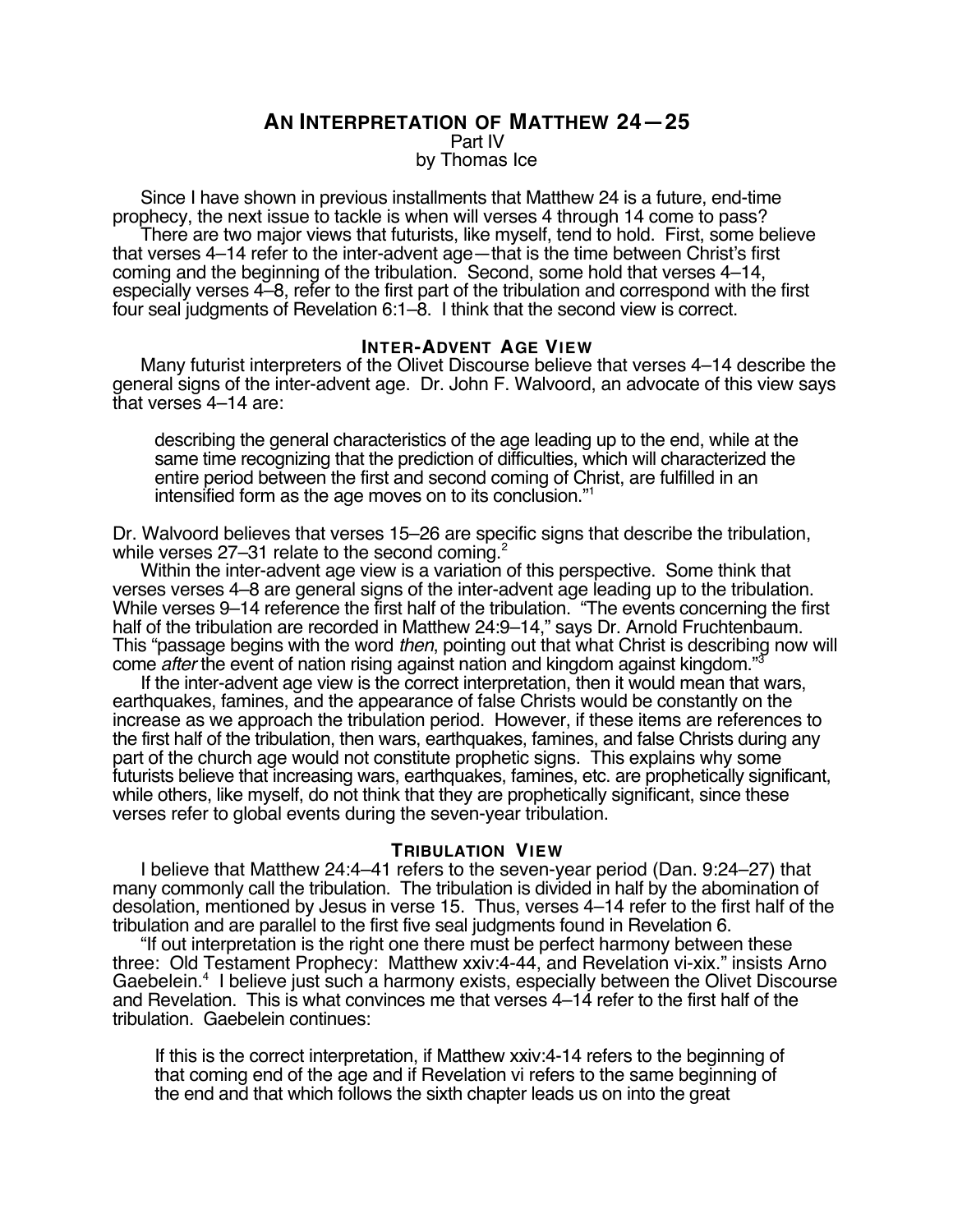tribulation, then there must be a perfect harmony between that part of the Olivet discourse contained in Matthew xxiv and the part of Revelation beginning with the sixth chapter. And such is indeed the case.<sup>5</sup>

"The acceptance of this view, in part," observes John McLean, "is dependent on how much weight is given to the parallels between the synoptics and Revelation."<sup>6</sup> Since all futurists see the Olivet Discourse as parallel to Revelation to some degree, it makes sense that these two portions of Scripture would be focused on the same basic time period—the tribulation. Dr. McLean has displayed these relationships in the following chart.7

# **PARALLELS BETWEEN THE OLIVET DISCOURSE** AND THE SEAL JUDGMENTS OF REVELATION

|                                                 | <b>Revelation</b><br>6 | <b>Matthew</b><br>24 | <b>Mark</b><br>13 | Luke<br>21 |  |
|-------------------------------------------------|------------------------|----------------------|-------------------|------------|--|
| <b>False Messiahs,</b><br><b>False Prophets</b> | 2                      | 5, 11                | 6                 | 8          |  |
| Wars                                            | $2 - 4$                | $6-7$                | 7                 | 9          |  |
| International<br><b>Discord</b>                 | $3-4$                  | 7                    | 8                 | 10         |  |
| <b>Famines</b>                                  | 58                     | 7                    | 8                 | 11         |  |
| <b>Pestilences</b>                              | 8                      |                      |                   | 11         |  |
| Persecution-<br><b>Martyrdom</b>                | $9-11$                 | 9                    | $9 - 13$          | $12 - 17$  |  |
| <b>Earthquakes</b>                              | 12                     | 7                    | 8                 | 11         |  |
| Cosmic<br>Phenomena                             | $12 - 14$              |                      |                   | 11         |  |
|                                                 |                        |                      |                   |            |  |

### **BIRTH PANGS**

Matthew 24:8 characterizes the events of verses 4–7 as "the beginning of birth-pangs." The Greek word ôdinon means "the pain of childbirth, travail-pain, birth-pang." It is said to be "intolerable anguish, in reference to the dire calamities which the Jews supposed would precede the advent of the Messiah."<sup>8</sup> Another authority agrees and says, "of the 'Messianic woes', the terrors and torments that precede the coming of the Messianic Age."9

Most likely our Lord had in mind the Old Testament reference to birth pangs in Jeremiah 30:6–7, which says, "'Ask now, and see, if a male can give birth. Why do I see every man with his hands on his loins, as a woman in childbirth? And why have all faces turned pale? 'Alas! for that day is great, there is none like it; and it is the time of Jacob's distress, but he will be saved from it." Dr. Randall Price explains the birth pangs of Messiah as follows:

The birth pangs are significant in the timing of the Tribulation, as revealed by Jesus in the Olivet discourse (Matt. 24:8). Jesus' statement of the "birth pangs" is specifically that the events of the first half of the Tribulation (vv. 4-7) are merely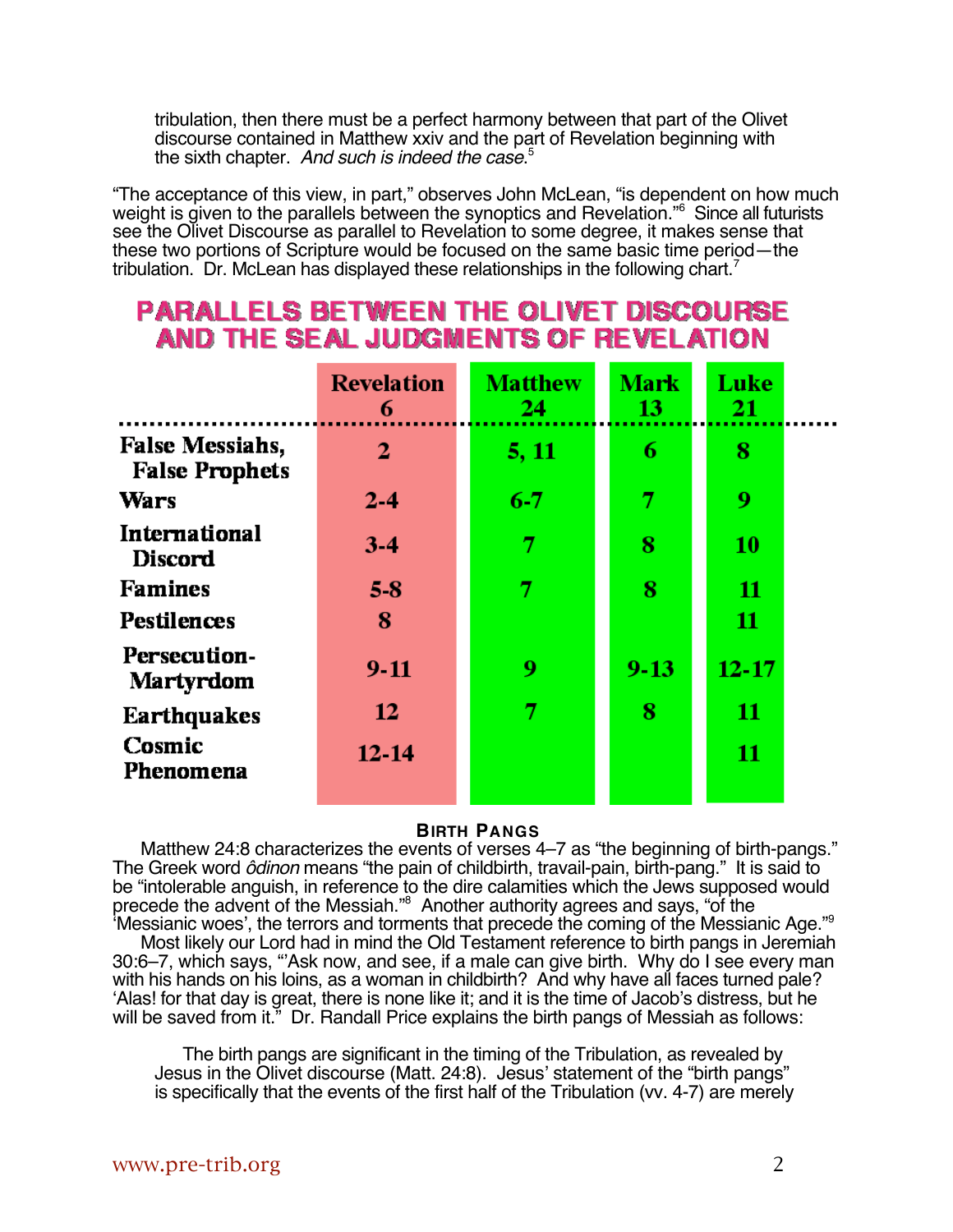the "beginning," with the expectation of greater birth pangs in the second half (the "Great Tribulation"). Based on this analogy, the entire period of the seventieth week is like birth pangs. As a woman must endure the entire period of labor before giving birth, so Israel must endure the entire seven-year Tribulation. The time divisions of Tribulation are also illustrated by the figure, for just as the natural process intensifies toward delivery after labor ends, so here the Tribulation moves progressively toward the second advent (vv. 30-31), which takes place "immediately after" the Tribulation ends (v. 29). As there are two phases of the birth pangs (beginning labor and full labor), so the seven years of Tribulation are divided between the less severe and more severe experiences of terrestrial and cosmic wrath, as revealed progressively in the Olivet discourse and the judgment section of Revelation 6—19.10

Paul also uses the motif of birth pangs in 1 Thessalonians 5:3 where he says, "While they are saying, "Peace and safety!" then destruction will come upon them suddenly like birth pangs upon a woman with child; and they shall not escape." The context of this passage relates to the tribulation period, which fits the other uses of birth pangs.

Raphael Patai in his helpful book (The Messiah Texts) has dozens of references to extra-biblical commentary from Jewish writings in a chapter entitled "The Pangs of Times."<sup>11</sup> Patai tells us that "the pangs of the Messianic times are imagined as having heavenly as well as earthly sources and expressions. . . . Things will come to such a head that people will despair of Redemption. This will last seven years. And then, unexpectedly, the Messiah will come."<sup>12</sup> This widespread Jewish idea fits exactly into the framework that Jesus expresses in the Olivet Discourse. The birth pangs of Messiah, also known as "the footprints of the Messiah,"<sup>13</sup> support the notion that Matthew 24:4–14 relate to the tribulation period leading up to the second advent of the Messiah since it is known as a time of great tribulation that results in Messiah's earthly arrival.

### **CONCLUSION**

I have often been ask on radio talk shows if I believe that events like earthquakes, famines, wars, etc. meant that the end is near. Of course I always say no. This usually surprises the host, since they so often hear from other prophecy teachers that these things have current prophetic significance. As you can see, if they don't refer to the church age, then they must have reference to the tribulation. While it is likely that we stand on the verge of tribulation events, we are not yet in that time period. Since Matthew 24:4–14 cannot happen until after the rapture and the start of the tribulation, it is wrong to say that such events are prophetically significant in our own day. The birth pangs do not start until Israel faces her time of trouble. Maranatha!

**(To Be Continued . . .)**

### **ENDNOTES**

 $\overline{a}$ 

<sup>1</sup> John F. Walvoord, *Matthew: Thy Kingdom Come* (Chicago: Moody Press, 1974), p. 183.

<sup>2</sup> Walvoord, *Matthew*, p. 183.

<sup>3</sup> Arnold G. Fruchtenbaum, *The Footsteps of the Messiah: A Study of the Sequence of Prophetic Events* (San Antonio: Ariel Press, 1982), pp. 439-40. For the most exhaustive presentation of this view that I have found so far, see David L. Cooper, *Future Events Revealed: According to Matthew 24 and 25* (Los Angeles: David L. Cooper, 1935).

<sup>4</sup> Arno C. Gaebelein, *The Gospel of Matthew: An Exposition* (Neptune, NJ: Loizeaux Brothers, [1910] 1961), p. 476.

<sup>5</sup> Gaebelein, *Matthew*, p. 481.